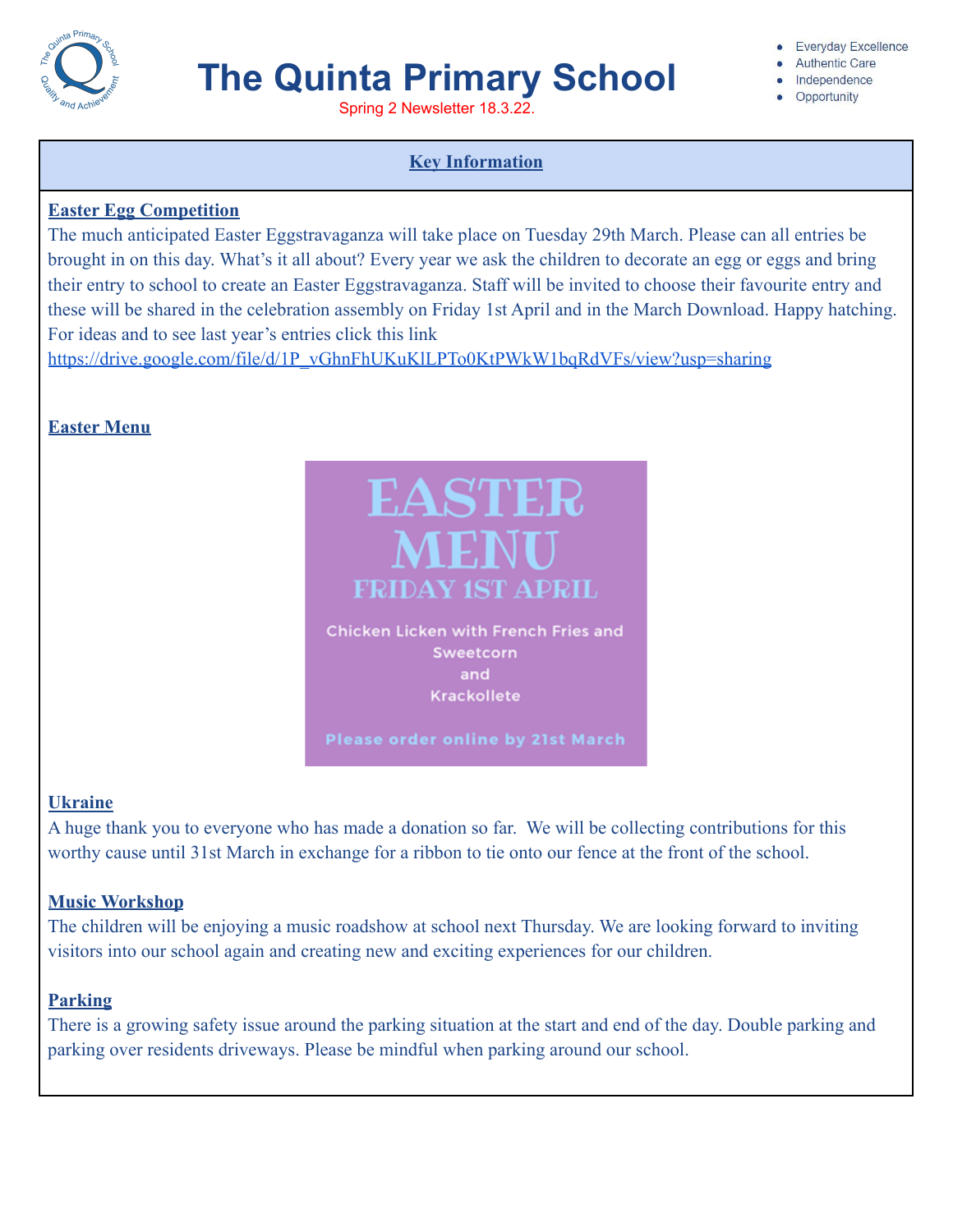

- **Authentic Care**
- Independence
- Opportunity

# **Music for Life**

Learning a musical instrument brings so many benefits to a child's overall development as well as developing a skill and interest that a child can have for life. Music for Life is a not-for-profit music service working in partnership with schools which currently arranges lessons for more than 4,000 young people across our area. There are opportunities for pupils to have a 10 week course before the summer holidays if they would like to try lessons out in school. The deadline for booking a new course to start after the Spring holiday is 31st March. (Please note that bookings are subject to a final confirmation from the tutor and from school that the extra course can be accommodated but more than 99% of people who request lessons will get a place.) You can find out much more and book online here: Book Music for Life [lessons](http://www.musicforlife.org.uk/apply-now)

Payment for courses can be made using almost any debit or credit card and can be spread over several months or paid in full in advance on booking if you wish. Financial support with the cost of lessons may be available in cases of hardship; please contact Music for Life before booking if you would like to discuss this.

After the 10 week course, a report on progress will be sent to you and you can then decide whether or not to book continued lessons in September, or whether to change the course and try a different instrument! For inspiration, please find attached an interactive picture with lots more specific information for a variety of instruments available to learn with Music for Life.

Some other links you may find helpful in learning more about the work of Music for Life are:

# FACEBOOK:

f[acebook.com/Musicforlife1234<https://u3126715.ct.sendgrid.net/ls/click?upn=HVqXwdqxPV0DZtRgpKAJFXYQzr77-2FJoBe80QXbOlbExcOO45P](https://u3126715.ct.sendgrid.net/ls/click?upn=HVqXwdqxPV0DZtRgpKAJFXYQzr77-2FJoBe80QXbOlbExcOO45P4OxQy8kLO3-2FFwJ8lNPJBqSJnwjXFZUeTrxSWw-3D-3DzCAy_r-2BDMsuWuYVmb7-2F1Mu1QL1G95qCXRT08g4q2MZksUJJr-2F1xoMQy2FtBVwX8OljI-2BBHVGwPvalazkCf5DEAYnjPd-2BWR0GrfCaYHu0e3n9f96wPzAWF-2FiRSq-2Blr8bwj-2BpqlNpXyNvEUOOaoo8olZ5ci-2BEKiAHr54KcYWpMCPdI-2BZfHsfgtiyWIjogUmDtYOHpmf4urIfJeTUYG-2FVjyiClubMm1-2BBPIQYnHaYoZr252gAlU-3D) [4OxQy8kLO3-2FFwJ8lNPJBqSJnwjXFZUeTrxSWw-3D-3DzCAy\\_r-2BDMsuWuYVmb7-2F1Mu1QL1G95qCXRT08g4q2MZksUJJr-2F1xoMQy2FtB](https://u3126715.ct.sendgrid.net/ls/click?upn=HVqXwdqxPV0DZtRgpKAJFXYQzr77-2FJoBe80QXbOlbExcOO45P4OxQy8kLO3-2FFwJ8lNPJBqSJnwjXFZUeTrxSWw-3D-3DzCAy_r-2BDMsuWuYVmb7-2F1Mu1QL1G95qCXRT08g4q2MZksUJJr-2F1xoMQy2FtBVwX8OljI-2BBHVGwPvalazkCf5DEAYnjPd-2BWR0GrfCaYHu0e3n9f96wPzAWF-2FiRSq-2Blr8bwj-2BpqlNpXyNvEUOOaoo8olZ5ci-2BEKiAHr54KcYWpMCPdI-2BZfHsfgtiyWIjogUmDtYOHpmf4urIfJeTUYG-2FVjyiClubMm1-2BBPIQYnHaYoZr252gAlU-3D) [VwX8OljI-2BBHVGwPvalazkCf5DEAYnjPd-2BWR0GrfCaYHu0e3n9f96wPzAWF-2FiRSq-2Blr8bwj-2BpqlNpXyNvEUOOaoo8olZ5ci-2BEKiAHr5](https://u3126715.ct.sendgrid.net/ls/click?upn=HVqXwdqxPV0DZtRgpKAJFXYQzr77-2FJoBe80QXbOlbExcOO45P4OxQy8kLO3-2FFwJ8lNPJBqSJnwjXFZUeTrxSWw-3D-3DzCAy_r-2BDMsuWuYVmb7-2F1Mu1QL1G95qCXRT08g4q2MZksUJJr-2F1xoMQy2FtBVwX8OljI-2BBHVGwPvalazkCf5DEAYnjPd-2BWR0GrfCaYHu0e3n9f96wPzAWF-2FiRSq-2Blr8bwj-2BpqlNpXyNvEUOOaoo8olZ5ci-2BEKiAHr54KcYWpMCPdI-2BZfHsfgtiyWIjogUmDtYOHpmf4urIfJeTUYG-2FVjyiClubMm1-2BBPIQYnHaYoZr252gAlU-3D) [4KcYWpMCPdI-2BZfHsfgtiyWIjogUmDtYOHpmf4urIfJeTUYG-2FVjyiClubMm1-2BBPIQYnHaYoZr252gAlU-3D>](https://u3126715.ct.sendgrid.net/ls/click?upn=HVqXwdqxPV0DZtRgpKAJFXYQzr77-2FJoBe80QXbOlbExcOO45P4OxQy8kLO3-2FFwJ8lNPJBqSJnwjXFZUeTrxSWw-3D-3DzCAy_r-2BDMsuWuYVmb7-2F1Mu1QL1G95qCXRT08g4q2MZksUJJr-2F1xoMQy2FtBVwX8OljI-2BBHVGwPvalazkCf5DEAYnjPd-2BWR0GrfCaYHu0e3n9f96wPzAWF-2FiRSq-2Blr8bwj-2BpqlNpXyNvEUOOaoo8olZ5ci-2BEKiAHr54KcYWpMCPdI-2BZfHsfgtiyWIjogUmDtYOHpmf4urIfJeTUYG-2FVjyiClubMm1-2BBPIQYnHaYoZr252gAlU-3D)

 $dan.gooch@musicforlife.org.uk$  mailto:dan@musicforlife.org.uk>

# **London**

The Year 5 children are on their way back from London as we write this. They have had an incredible time at Harry Potter World, watching Matilda, dinner at the Hard Rock Cafe amongst other things. We can't wait to hear more about their visit in the Download.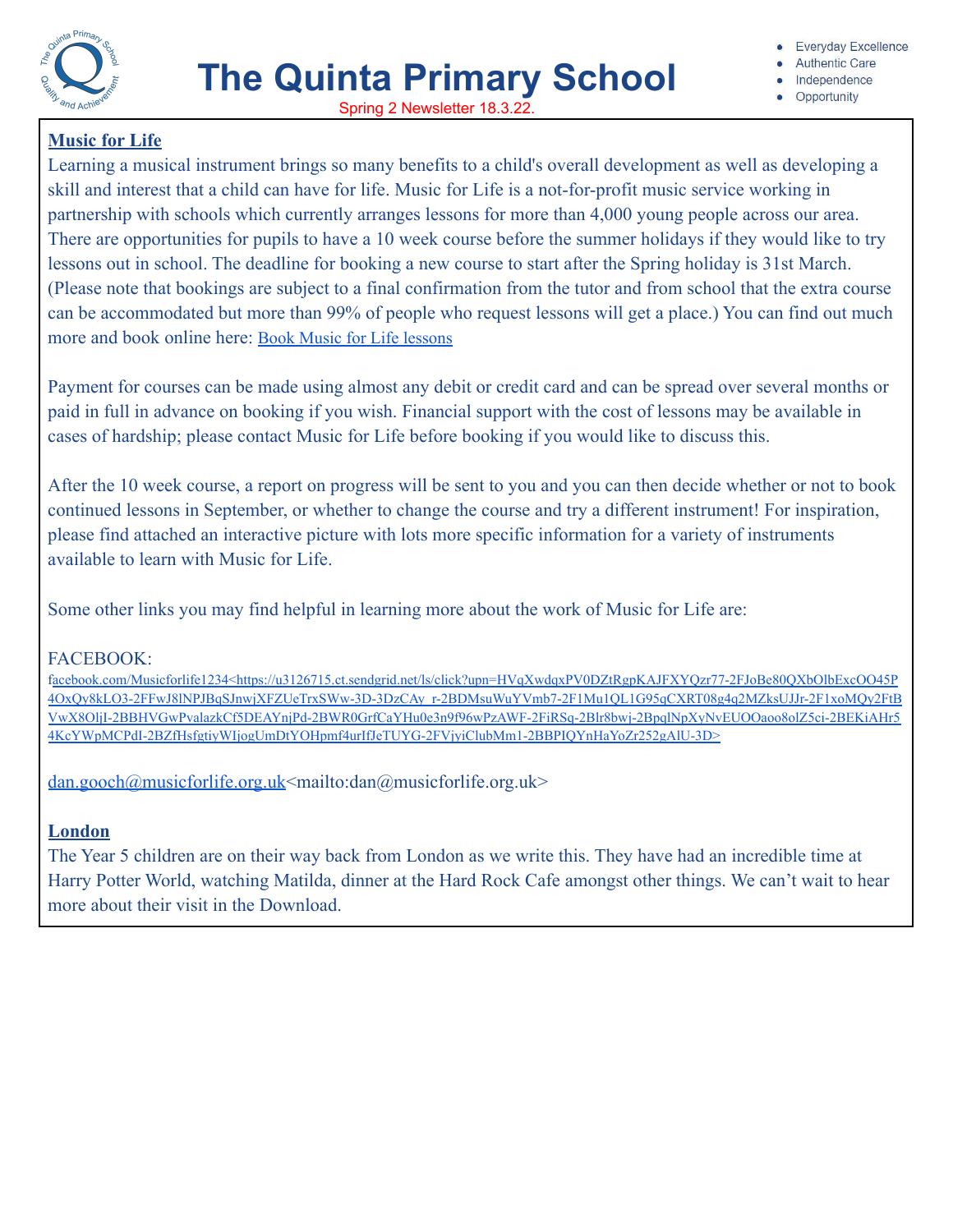

# **The Quinta Primary School** Spring 2 Newsletter 18.3.22.

#### **Everyday Excellence**

- **Authentic Care**
- Independence
- Opportunity



#### **Dates [Click here for holiday dates](http://www.thequinta.cheshire.sch.uk/serve_file/2308637)**

### **March 2022**

**21-25th March** Spring assessment week **25th March** Easter disco **29th March** Easter Eggstravaganza

**April 2022 4-18th April** Easter Holidays (including Mon 18th April)

# **Safeguarding**

- Mr Sharpe (headteacher) DSL Designated Safeguard Lead
- Mrs Millward (Safeguard Lead)
- Mrs Bernard (assistant headteacher and Y4 class teacher) Deputy DSL
- Ms Stones (assistant headteacher and Y6 teacher) Deputy DSL
- Mrs Wootton (Y3 class teacher) Deputy DSL

**NSPCC Talk Pants Guide for Parents**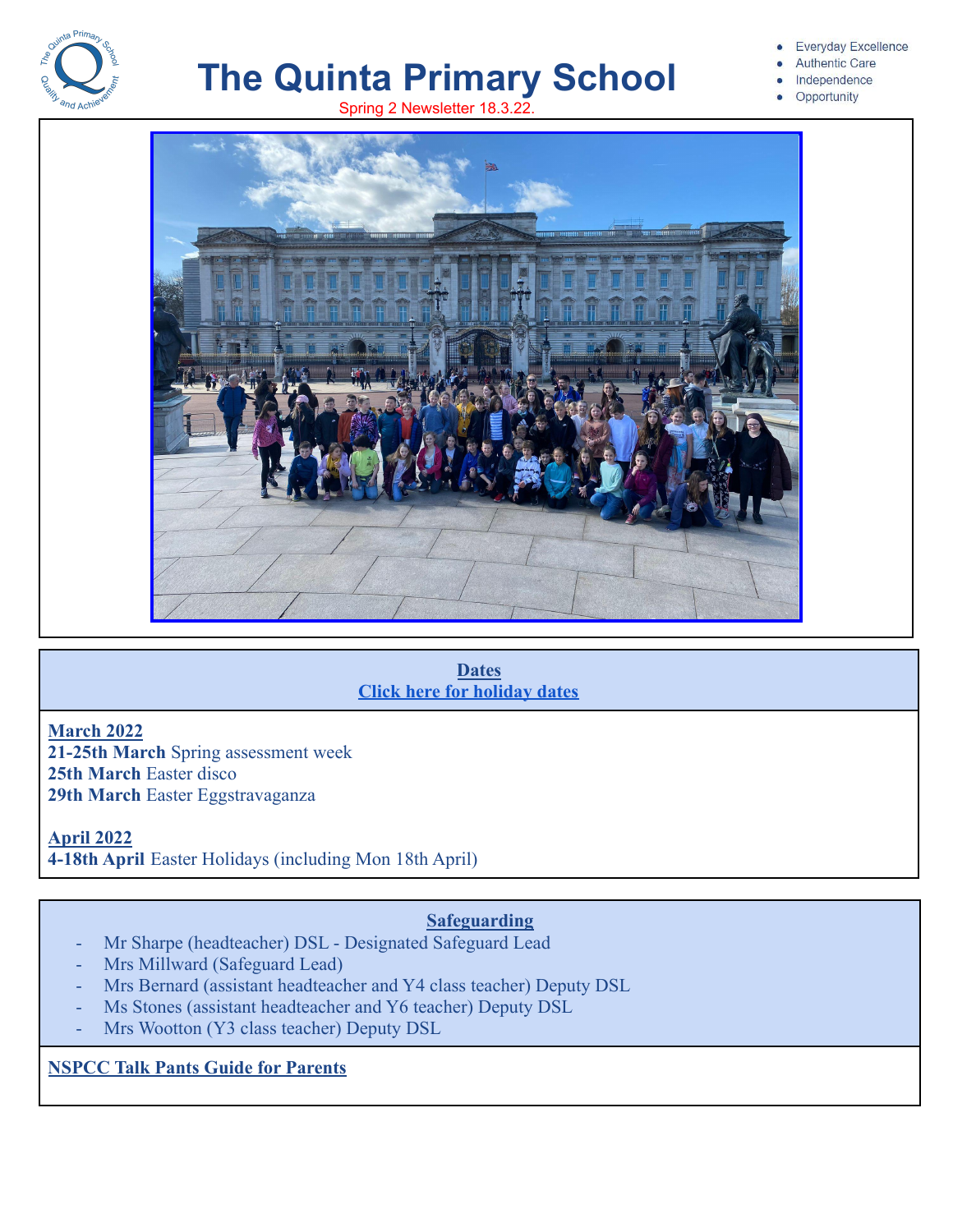

# **The Quinta Primary School**

**Everyday Excellence** 

- **Authentic Care**
- Independence
- Opportunity

Spring 2 Newsletter 18.3.22.

In school we spend a lot of time talking to children about keeping their bodies private. Below is a guide for parents on how to approach the subject.



# [Talk Pants Guide for Parents](https://www.nspcc.org.uk/globalassets/documents/advice-and-info/pants/pants-2018/pants-parents-guide-online.pdf)

# **COVID-19**

This week we had 4 positive covid cases.

A recap on the key points from the latest guidance:

- Adults and children who test positive will continue to be advised by Cheshire East Public Health and UKHSA to stay at home and avoid contact with other people for at least 5 full days, and then continue to follow the guidance until they have received 2 negative test results on consecutive days.
- A PCR test should be taken to confirm cases where a pupil has symptoms.
- If a member of the household tests positive then pupils can still attend school, provided they have a negative LFT in the morning.
- Unvaccinated adults who are household contacts will still be expected to attend work with negative LFTs.

# **Reminders**

# **Consent Forms (it is imperative these are completed)**

Parent/Carer/Guardian consent forms were sent to all parents from year 1 to 6 electronically prior to half term to give consent for your child to attend events outside of school etc.

Responses are required via Google Forms – if you have not yet replied we would be grateful if you could complete as soon as possible.

[Parent/Guardian Consent Form](https://docs.google.com/forms/d/1-Am2VzkE0FldZsU46uBlVMrWzJJpG-rhXdSjaVe9Eko/edit?usp=sharing_eip_m&ts=6220ffd9)